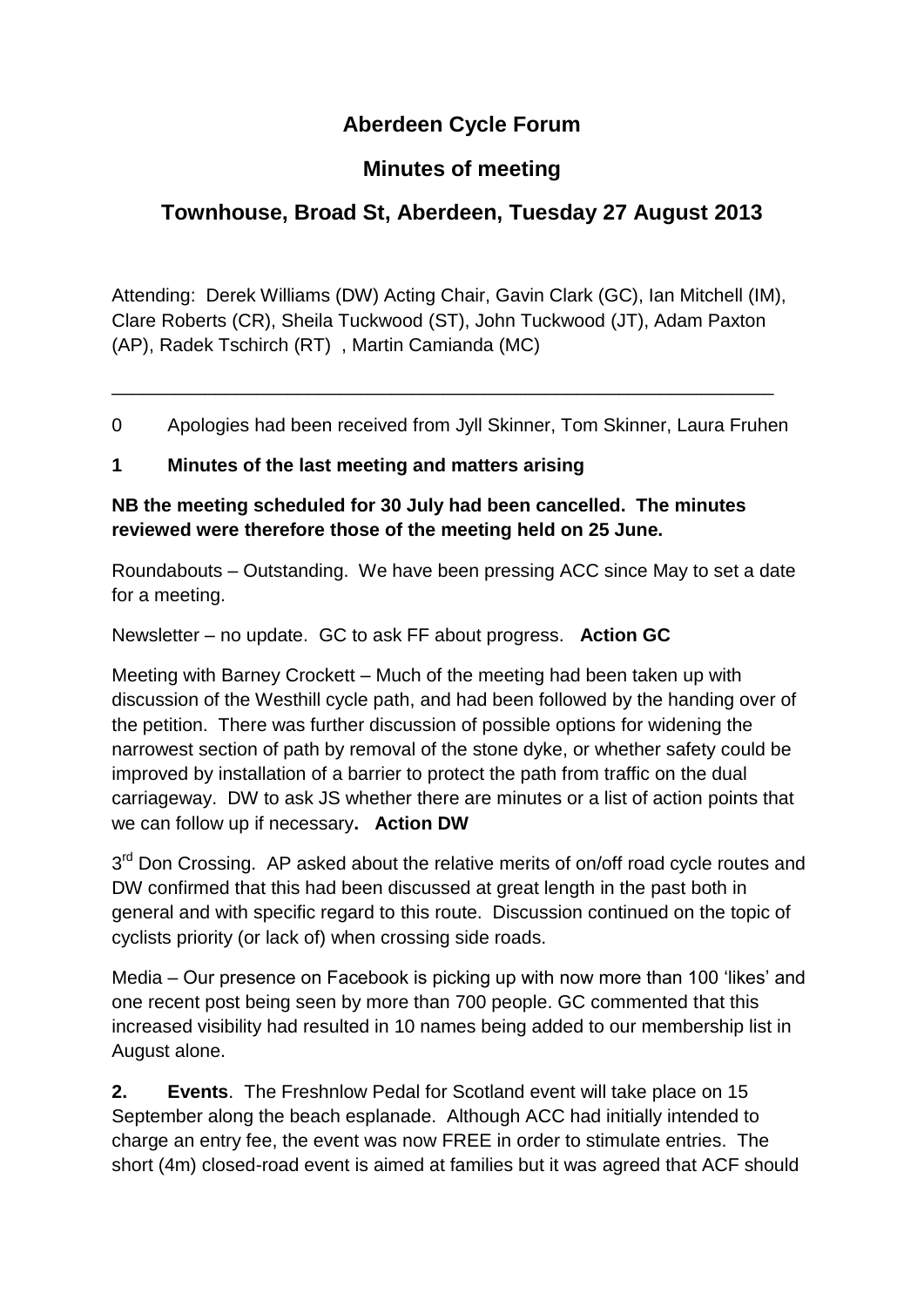give its full support in publicising the event and encouraging people to take part. Future cycle events in Aberdeen will be more likely if this one is seen to be a success.

'In town without my car' event will be on 22 September on Belmont St & Schoolhill. ACF will have a stand so there was some discussion of what we might display or how to grab the public's attention. DF & JS will be on the stand. GC & IM also if available. Other volunteers welcome.

**3. Ellon Rd / Parkway.** JS has been gathering comments on the proposed improvements but as usual there are compromises involved. CR was concerned that the lack of cycle priority over side road crossing points would mean that the route was of limited appeal and might not be used by anyone except children. It was also noted that it was pointless to direct commuting cyclists via Bridge of Balgownie. There was an issue with a bus stop being an obstacle or physical constraint which the consultant researching the route had not tackled. With several points yet to resolve it was agreed that DF would discuss with JS whether we should ask for an extension to the deadline for our comments. **Action DF**

### **4. Anderson Drive proposed route**

Five members had met up last Wednesday and had surveyed part of the route from Bridge of Dee to Kingsgate. There had been some discussion about whether a 'poor' route was better than no route and whether compromises should be accepted or we should be pressing for better. Some sections of the route are not suitable without major works which ACC are unlikely to carry out. On the section between Great Western Rd and Cromwell Rd a shared use path using the existing pavement would not (in our view) be safe because of the number of private driveways crossing it, many with little or no visibility for emerging cars. The section to the south (Gt Western Rd to Broomhill Rd) had similar issues. However it seems to be agreed that we should give honest feedback to ACC and encourage some sections to be put in place. Sections such as Broomhill Rd / Deeside Line to Bridge of Dee were relatively straightforward and could be of use even if the whole route (end to end) was impractical. DF proposed the survey of the remainder should go ahead and Wednesday  $4<sup>th</sup>$  September was provisionally suggested.

### **5. AOBs**

JT asked if a dropped kerb could be put in near Bridge of Don B&Q / Potterton Rd. DF thought this was already on the cards.

DF reported that he was to attend the EP&I Committee meeting on Thursday to make representations on the winter gritting plan. The Guild St lane changes would also be discussed at the same meeting.

GC commented on a number of press reports of recent road traffic incidents involving cyclists and knew of at least 2 other instances in the last couple of weeks of